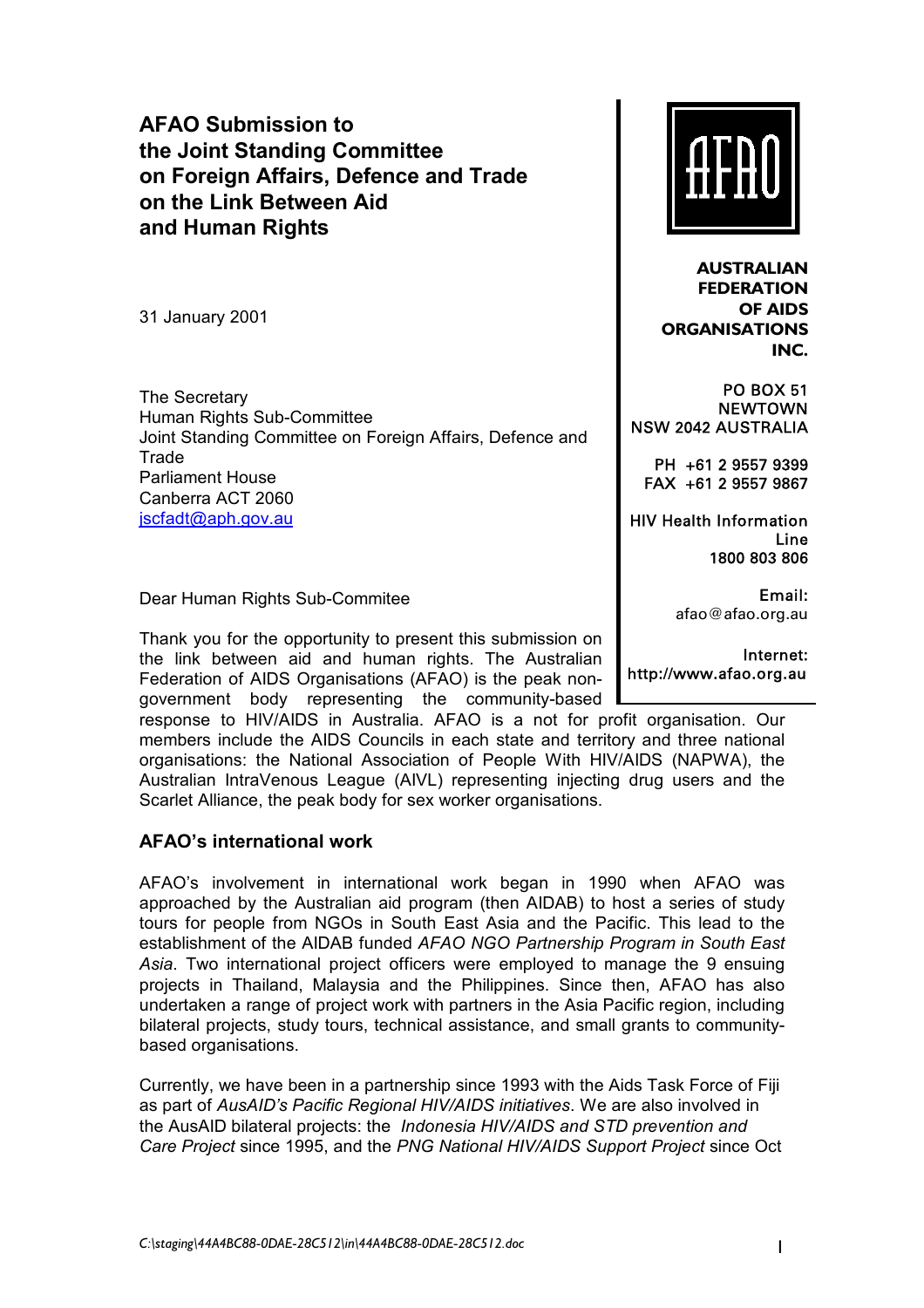2000. We have recently started a small grants scheme to which the first recipient was the Treatment Action Campaign of South Africa.

We also have worked on international policy issues such as community involvement in vaccine development, treatment access, and community consultations on the recent UNAIDS Framework for Global Leadership on HIV/AIDS. AFAO recognises Australiaís key role in the Asia-Pacific region, and takes seriously its responsibility to share appropriate expertise and resources and to facilitate community-based responses. One means by which we will seek to do this during 2001 is the  $6<sup>th</sup>$ International Congress on AIDS in Asia and the Pacific in Melbourne, of which we are a co-host.

Through regional and international HIV/AIDS conferences, and through our international policy and project initiatives, AFAO has maintained links with regional networks, including the Asia Pacific Network of HIV Positive People (APN+), and the Asia Pacific Council of AIDS Service Organisations (APCASO). AFAO alternates with the New Zealand AIDS Foundation as the Australia/New Zealand representative on the APCASO Council. AFAOís national member organisations the Scarlet Alliance and NAPWA, also have a long history of involvement in the development of regional networks of sex workers and people living with HIV/AIDS.

## **Aid and human rights**

AFAOís submission will focus on our remit, which is HIV/AIDS and Australiaís regional response to the epidemic. Minister Downer announced in July 2000 a \$200 million global commitment to help partner countries in the Asia Pacific region deal with the threat of HIV/AIDS. Australian government support will be crucial in helping partner countries deal more effectively with the threat of HIV/AIDS. AFAO would like to take this opportunity to identify the relationship between HIV/AIDS and human rights and how this is influenced by development assistance.

- 1. AFAO supports development assistance approaches which are grounded in the principles and practices of human rights.
- 2. AFAO strongly believes that development assistance should be structured so that it does not infringe the human rights and well being of those who it is intended to benefit.
- 3. AFAO believes that a central goal of development assistance should be to enhance the promotion and protection of the rights and dignity of all, with special emphasis on those who are subject to, or at risk of, discrimination or human rights abuses.

In linking aid with human rights this way, we also point to the link between human rights and HIV/AIDS. The recent UNAIDS Framework for Global Leadership on HIV/AIDS highlights the centrality of human rights in effective responses to HIV/AIDS. Key points in the Framework are:

- 1. protecting the human rights of people living with HIV/AIDS (PLWHA) through personal and political advocacy;
- 2. promoting policies that prevent discrimination and intolerance and;
- 3. reducing the stigma associated with HIV and AIDS.

A universal lesson from HIV/AIDS work is that discrimination towards vulnerable groups encourages the epidemic to spread and prevents the care and treatment of PLWHA.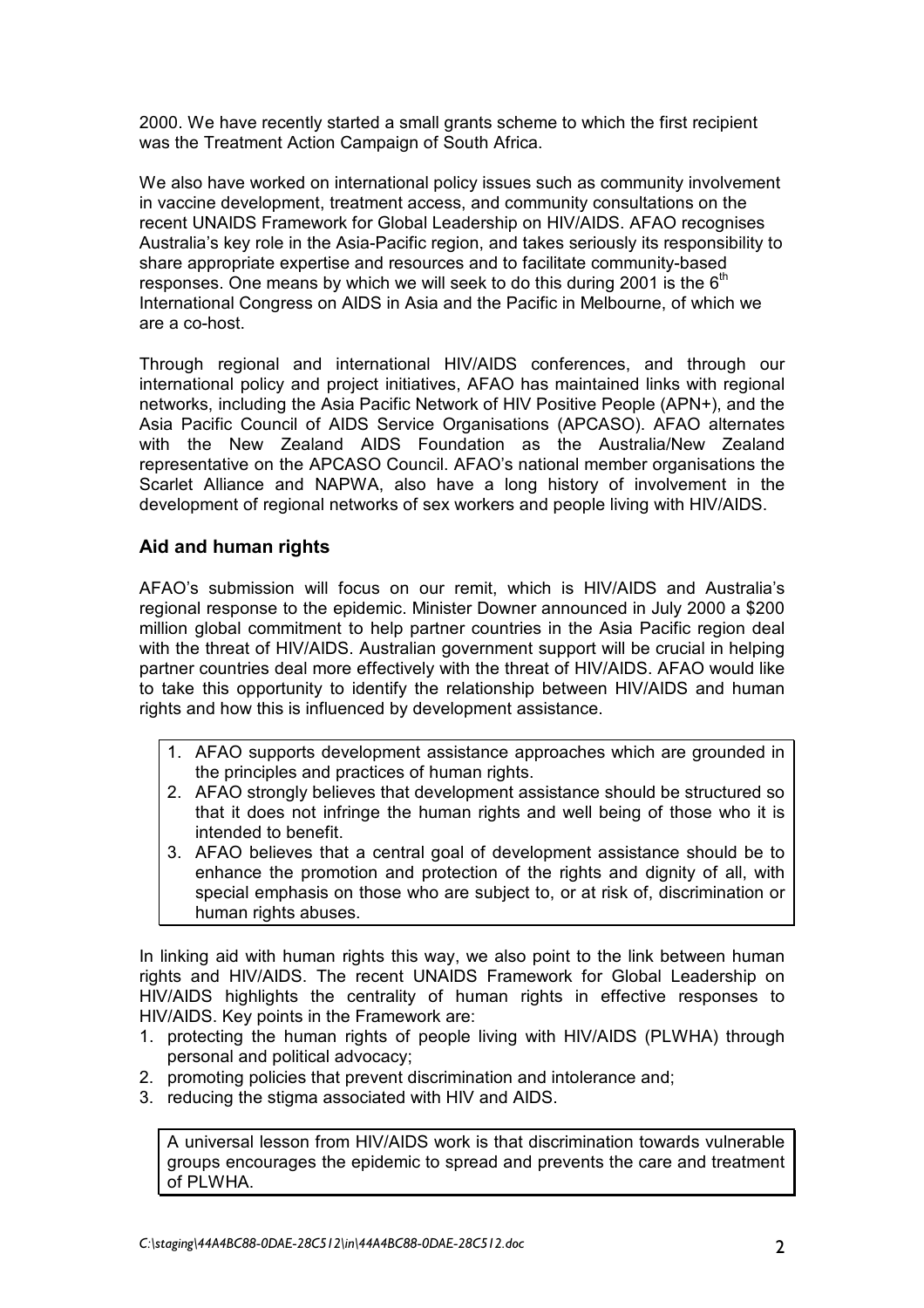For example, in many countries, womenís unequal role and social status and their lack of human rights protection increases vulnerability to HIV/AIDS by severely limiting the ir capacity to refuse unwanted or unprotected sexual intercourse. In countries where discrimination against people with HIV/AIDS is a routine experience (and this is most countries in the Asia Pacific region), people are reluctant to seek the information and assistance they require to protect themselves and those around them.

It is important, then, that aid programs are established within a human rights framework. HIV/AIDS projects that respect the rights and dignity of vulnerable groups and PLWHA have a public health benefit for all by actively working to reduce the conditions that increase a population's risk and vulnerability to HIV infection. The International Federation of Red Cross and Red Crescent Societies makes this point powerfully:

*While many studies have shown that socioeconomic status is a powerful determinant and predictor of health status, poverty is only part of an explanation for ill health, disability and premature death. There is increasing evidence that the level of respect for human rights and dignity independently and*  decisively influences health status.<sup>"<sup>1</sup></sup>

We propose that HIV/AIDS Australian aid projects be assessed in the light of the above observations. Assessment could take the form of preliminary project research based on a simple standard evaluation that would include questions such as:

- Does the proposed program increase the risk and/or vulnerability of a population to HIV/AIDS?
- Will the proposed program be periodically reviewed to assess its impact on human rights and its impact on HIV/AIDS?

As an example, Australia has made major contributions to reconstruction efforts in East Timor. While there has been a recent inter-agency mission to explore the issue of HIV/AIDS in East Timor, initial development assistance focused on the reconstruction of infrastructure and the development of institutions with little coordinated work on HIV/AIDS. Reports from development workers suggest that with the influx of foreign troops, workers and finances, conditions have been created conducive to an increase in the sex work industry. Without a programme for HIV/AIDS education and training, those people participating in sex work, some due to their financial vulnerability, are placed at an increased risk to HIV/AIDS and other sexually transmitted infections. If infected by HIV, their vulnerability to human rights violations and stigmatisation is increased as well.

Similar issues arise in relation to aid and development programmes in Africa, where societal disruption has increased the vulnerability of populations to HIV/AIDS. For example, projects employing male labourers away from their home communities have created a situation where men have sexual relations outside of marriage, became HIV infected, and then infect their wives when they return home.

 $\overline{a}$ 

<sup>&</sup>lt;sup>1</sup> AIDS, Health and Human Rights: an Explanatory Manual. International Federation of Red Cross and Red Crescent Societies and Harvard School of Public Health. 1995. p. 31.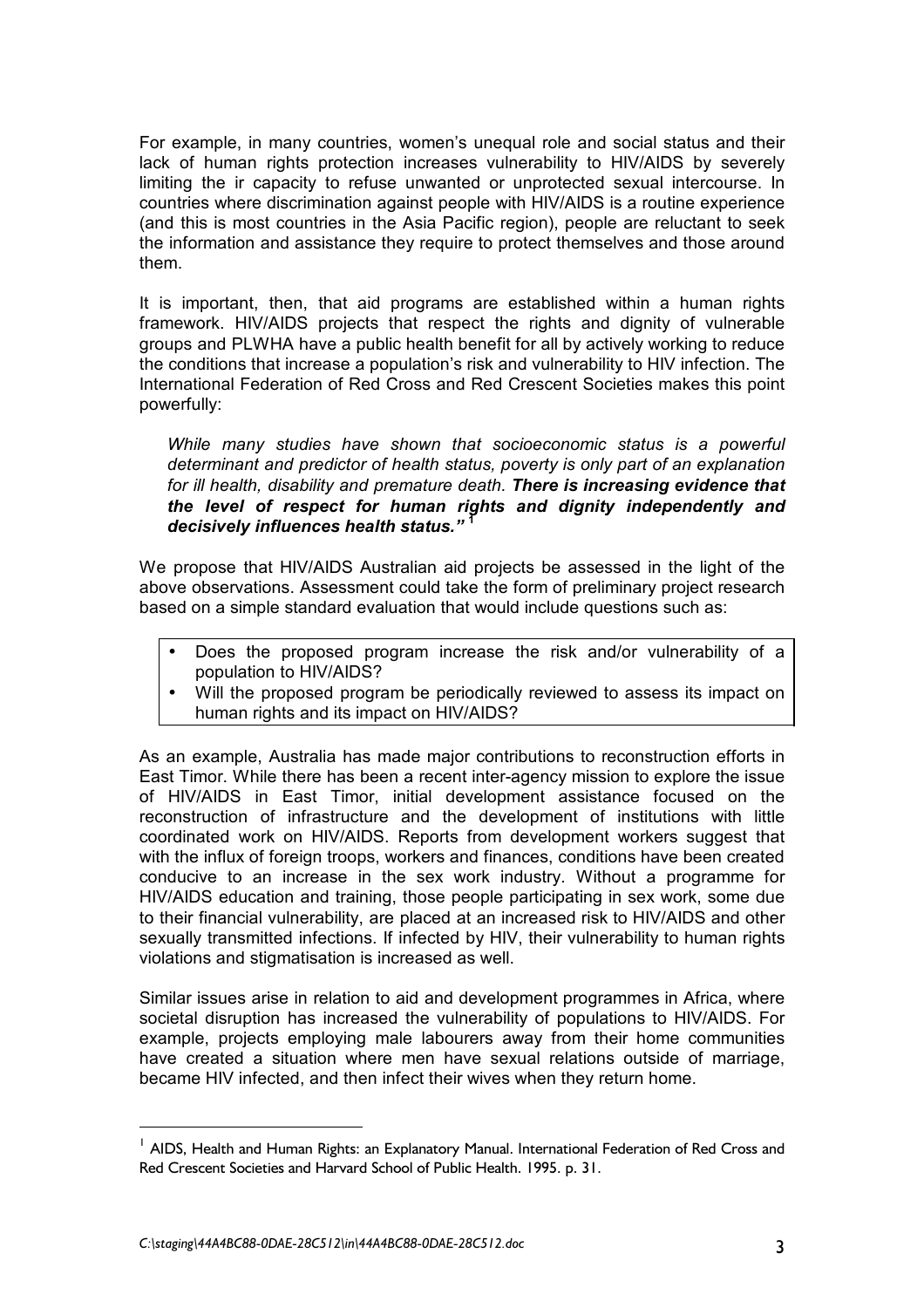Aid must be examined in a systematic fashion for its effects on human rights, health and HIV/AIDS.

Experts in the field of human rights and HIV/AIDS are available to consult on these issues. For aid to be truly beneficial to communities and nations, aid strategies must take into account these factors.

We propose that the Commonwealth not only examine aid programmes for their human rights dimensions, but also explicitly promote human rights through aid.

This can be achieved by targeting aid through organisations that are drawn from, and work closely with, local communities and populations. For example, regional non-government organisations (NGOs) that promote human rights in Asia and the Pacific, and those working on HIV/AIDS, have ties in and with communities at risk. These organisations can identify local needs more efficiently and accurately than ministries of health or other government bodies. Aid targeted in this way will translate to increased project outcomes. We recommend that aid be used to support local NGOs which are drawn from or have strong links with local communities.

#### **HIV/AIDS, mobility, and human rights**

A further issue that we would like to raise is that of mobile populations and vulnerability to HIV/AIDS. Both migrant workers and refugees are at particular risk for HIV/AIDS. A pertinent example can be found on the Thai-Burma border. When the Thai government decided to limit the number of Burmese migrant workers in November 1999, Burmese were forced to move from place to place and reports were received of women being raped. Some of these workers, refused re-entry to Myanmar, have become refugees. Refugees are particularly vulnerable to HIV because they live in dislocated communities in which there are typically fewer services, and in which social dislocation leads to changes in behaviour, for example more frequent instances of rape.

Whether people undocumented migrant workers or refugees, these populations are at risk of HIV/AIDS due to a number of factors. The failure to meet basic needs of a population such as food, health care, and education, increases vulnerability to HIV infection. For example, if a woman refugee is not given enough food, she might engage in formal or informal sex work to feed her children. If refugees do not have access to health care service, or are unwilling to access such service due to their illegal status, HIV infected people who are not aware they are infected are likely to continue to infect others. In addition, a lack of health care facilities will make the treatment of other sexually transmitted infections, a co-factor in HIV infection, difficult or impossible. Refugees who do not know about HIV transmission are more vulnerable to infection. Basic education on HIV/AIDS and reproductive health is made difficult by the instability of people's living situation. Finally, the ability of undocumented migrants and refugees to negotiate safe sex behaviours is further undermined if their difficult circumstances affect their sense of self-esteem and selfworth. All of these factors can be viewed through dual lenses: people's basic rights such as health, education, and housing; and the increased vulnerability of mobile populations to HIV due to their lack of human rights.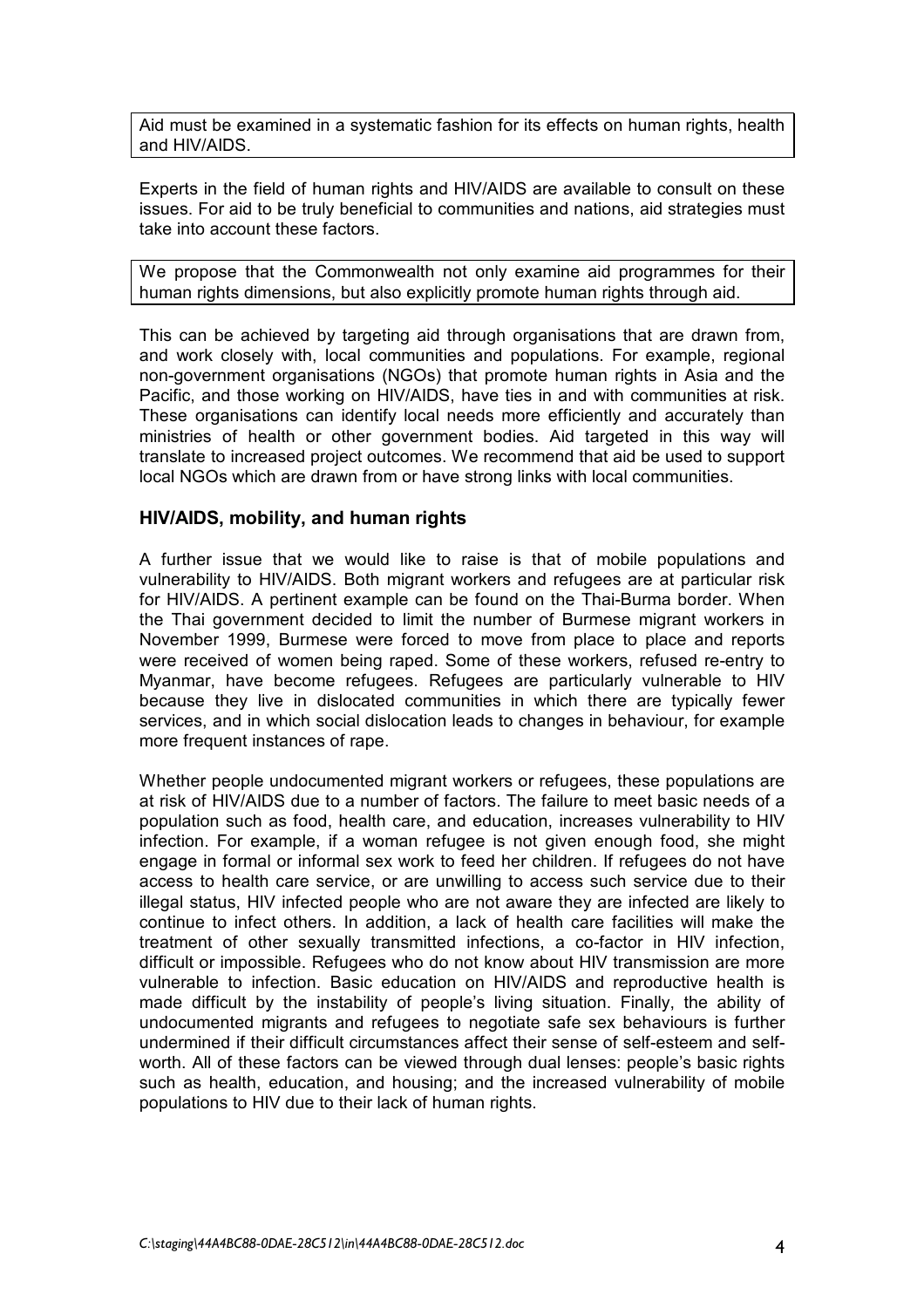We recommend that development assistance be used to improve the human rights of refugees and mobile populations, as well as to reduce their vulnerability to HIV/AIDS.

Finally, we are aware that a Human Rights Framework has been established for AusAID. We commend the adoption of this framework and particularly support the following general principles within it:

- The inclusion of human rights issues in development assistance policy dialogue between Australia and recipient countries;
- The incorporation of relevant international human rights conventions and principles into aid project design.

We hope that the commitment shown to working within this framework will result in a meaningful process of linking human rights with development assistance.

## **The Jubilee 2000 Project: reducing debt in poor developing countries**

The issues paper for this parliamentary enquiry made reference to the Jubilee 2000 project for reducing debt.

We support Jubilee 2000 as a way to release resources for project aid and development that includes HIV/AIDS work.

The financial burden of HIV/AIDS on many countries is enormous. It necessitates an international broad-based effort that includes measures such as debt relief to help countries cope with the impact of HIV/AIDS.

### **Myanmar: exemption for HIV/AIDS programmes**

HIV/AIDS in Myanmar is spiralling out of control. The United Nations Programme on HIV-AIDS (UNAIDS) estimates 530,000 of Myanmar's 48 million people are HIV positive. The epidemic is mainly found in intravenous drug users, sex workers, prisoners and residents of border towns and the two main cities of Yangon and Mandalay and will soon find its way into the general population. "It is what happens with an epidemic when you do nothing" commented Dr. Chris Beyrer, an epidemiologist and director of international AIDS training at Johns Hopkins School of Hygiene and Public Health. $^2$  Although there is some work being done by international NGOs, much more needs to be done.

The boycott on international aid to Burma is harming the fight against HIV/AIDS. Dr. Frank Smithuis from Medecins sans Frontieres said recently "I would argue that funding for HIV/AIDS programmes should be exempted from a boycott as, whatever political side one is on, it is the population that is ultimately affected. And the AIDS epidemic is not limited by time or geography and will intensify problems for any future regime and possibly neighbouring countries."

At the same time, any work that is done in Burma must not be seen as support, even de facto, for the regime. If development assistance work for HIV/AIDS is

 $\overline{a}$ 

<sup>&</sup>lt;sup>22</sup> "Denial Deepens an AIDS Plague". Part of the article Grim Regime, A Special Report: For Burmese, Repression, AIDS and Denial. New York Times, 14 November 2000.